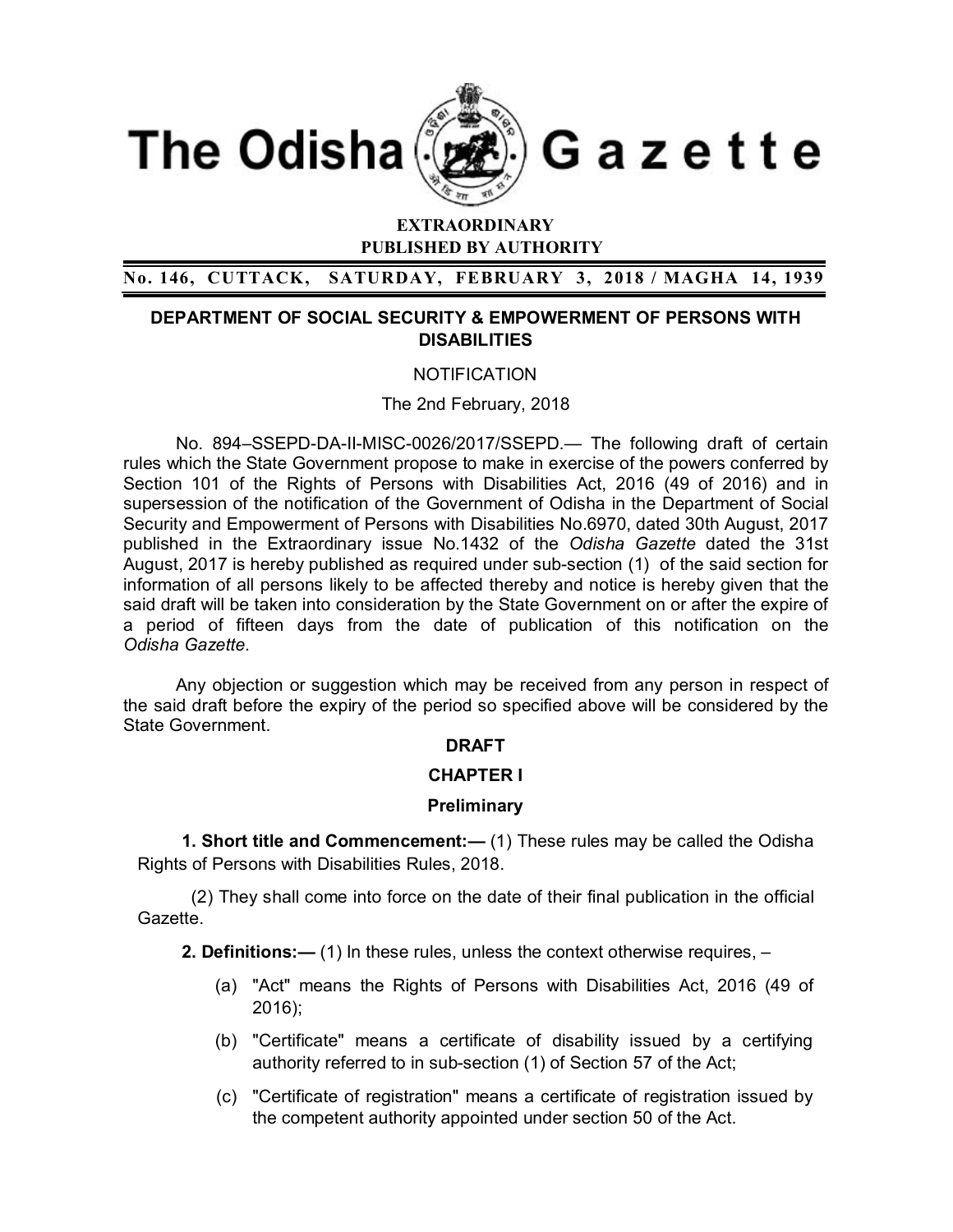- (d) "Form" means a form appended to these rules.
- (e) "Government" means the Government of Odisha;
- (f) "Notification" means notification published in the official gazette ;
- (g) "Rules" means rules made under the Act ;
- (h) "Section" means a section of the Act ;

(2)Words and expressions used herein and not defined but defined in the Act shall have the meanings respectively assigned to them in the Act.

## **CHAPTER II**

### **Rights and Entitlements**

 **3. State Committee for Research on Disability:—** (1)The Committee for Research on Disability at the State level shall consist of the following members, namely:—

(i) An eminent person, having vast experience in the field of Rehabilitation Science or Medical Research, to be nominated by the State Government, *ex officio*-Chairperson;

(ii) Director of Medical Education and Training, Odisha - *ex officio*- Member;

 (iii) Five members as representatives from registered State Level Organizations representing each of the five groups of specified disabilities in the Schedule to the Act to be nominated by the State Government - Members:

Provided that at least one representative of the registered organizations is a woman and two are Persons with Disabilities.

 (iv) One member from any University dealing with rehabilitation education and one member from Research Institutions dealing with rehabilitation research;

 (v) Director, Social Security and Empowerment of Persons with Disabilities-Member Secretary.

 (2) The Chairperson may invite any expert as a special invitee from any National Institute dealing with different disabilities or their regional centres in the State.

 (3)The term of office of the nominated members shall be for a period of three years from the date on which they enter upon office but the nominated members shall be eligible for re-nomination for one more term.

(4) One half of the members shall constitute the quorum of the meeting.

 (5) The non-official members and special invitees shall be entitled for travelling allowance and daily allowance as admissible to a Group A or equivalent officer of the State Government.

 (6)The State Government may provide the Committee with such clerical and other staff as the State Government consider necessary.

 **4. Person with disability not to be a subject of research:—**No person with disability shall be considered to be a subject of research except when the research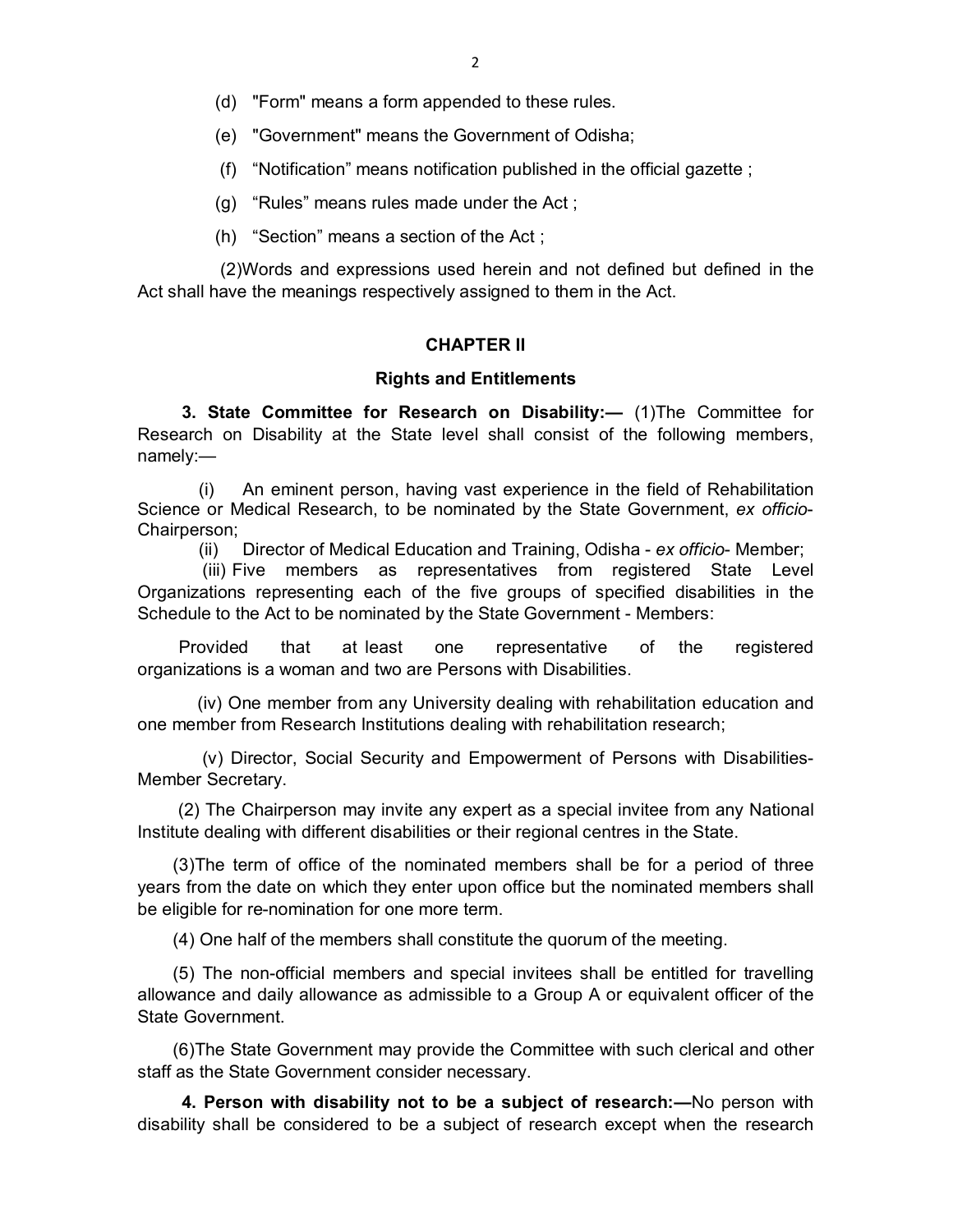involves physical impact on his body.

 **5. Procedure to be followed for protection from Abuse, Violence and Expectation**:—for the purpose of the dealing with the complaints under section 7, the Executive Magistrate shall follow the procedure provided in Sections 133 to 143 of the code of criminal procedure, 1973 (2 of 1974).

 **6.** Report of abuse, violence and exploitation complaints filed under section 7 of the Act shall be reported in **Form-I**.

**7. Limited Guardianship:**  $-(1)$  A District Court or any designated authority as designated by the State Government on its own or otherwise shall grant the support of limited guardianship to a person with disability to take a legally binding decision on his behalf.

 (2)The District Court or the designated authority before granting limited guardianship for the person with disability shall satisfy itself that such person is not in a position to take legally binding- decision of his own.

 (3)The District Court or the designated authority shall take a decision preferably within a period of one month from the date of receipt of an application regarding grant of limited guardianship or from, the date of coming to his notice of the need of such limited guardianship.

Provided that the consent of the person to act as a limited guardian shall also be obtained before grant of such limited guardianship:

 (4)The validity of the limited guardianship as appointed under sub-rule (1) shall be initially for a period of five years which can be further extended by the District Court or the designated authority as the case may be:

Provided that the District Court or the designated authority shall follow the same procedure while extending the validity of the limited guardianship as followed while granting the initial guardianship.

 (5) While granting the support of such limited guardian the Court or the designated authority shall consider a suitable person to be appointed as a limited guardian in the following preference of merit:—

- (a) The parents or adult children of the person with disability
- (b) Immediate brother or sister
- (c) other blood relative or care giver or prominent personality of the locality

 (6) Only those individuals who are over the age of 18 years and who have not been previously convicted of any cognizable offence as defined in the Code of Criminal Procedure, 1973 (1 of 1974) shall be appointed as the limited guardian.

(7) The limited guardian appointed under sub-rule (1) shall consult the person with disability in all matters before taking any legally binding decisions on his behalf.

(8) The limited guardian as appointed shall ensure that the legally binding decisions taken on behalf of the person with disability are in the interest of the person with disability.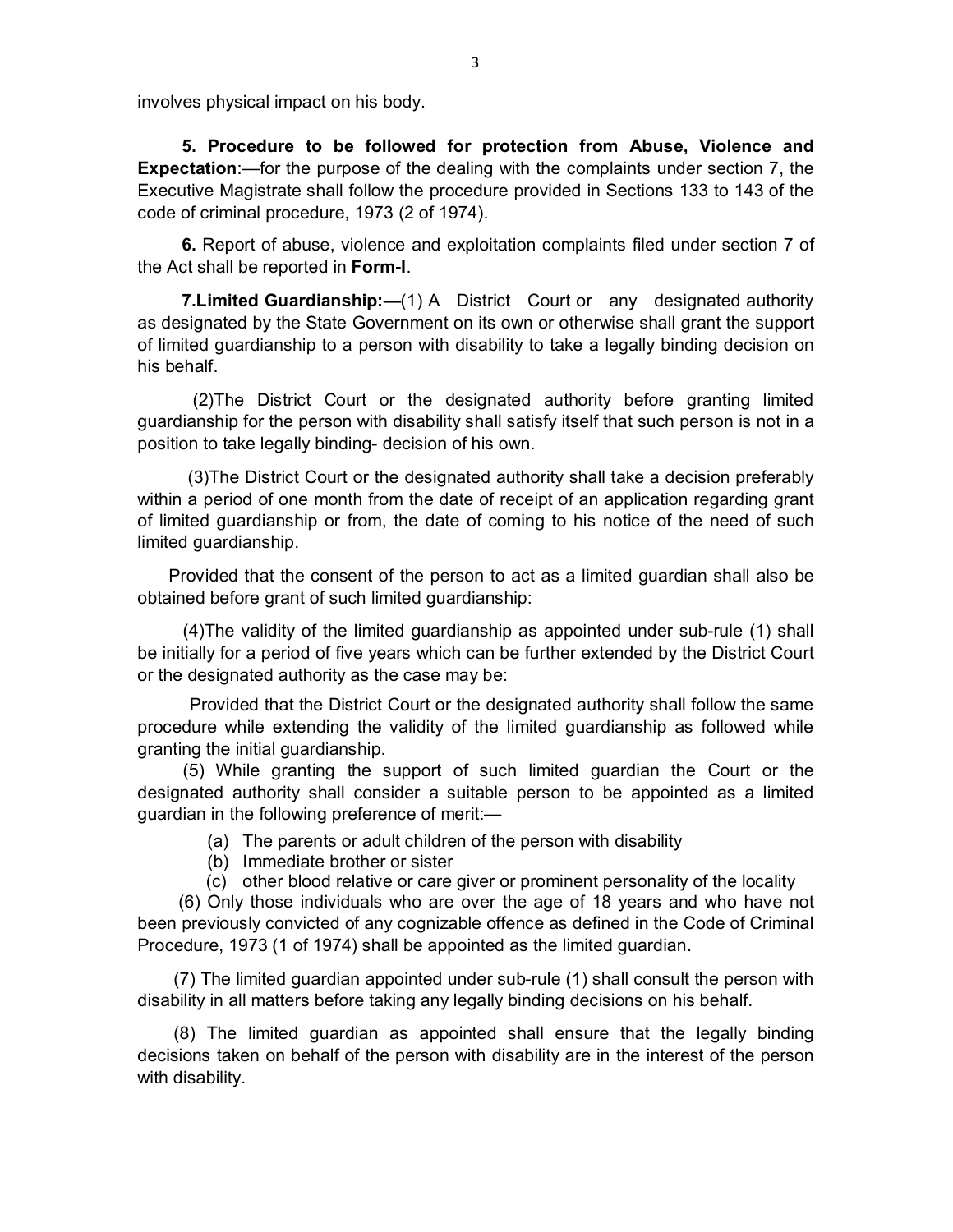## **CHAPTER III**

## **Registration of Institutions for Persons with Disabilities and Grants to such Institutions**

 **8. Application for grant of certificate of registration:—**(1) A person desirous of establishing or maintaining an Institution for persons with disabilities may make an application in **Form-II** to the Competent Authority appointed under section 49 through the District Collector of the concerned District.

(2) Every application made under sub-rule (1) shall be accompanied with,

- (a) documentary evidence of work in the area of disability;
- (b) the Constitution or bye-laws governing the institutions;
- (c) audited statement and details of the grant received in the last three years;
- (d) a statement regarding total number of persons employed in the institutions along with their respective duties;
- (e) the number of professionals employed in the institution;
- (f) a statement regarding qualifications of professional employed in the institution; and
- (g) the proof of resident of the applicant;

 (3) Every application made under sub-rule 1 shall comply with the following requirement in respect of the concerned Institution, namely:—

- (a) that the Institution had been working in the field of rehabilitation of persons with disabilities for not less than three years immediately before the date on which application is made.
- (b) that the Institution is registered under the Indian Societies Registration Act, 1860(XXI of 1860) or under any other law for registration certificate along with bye laws and memorandum of association of the society shall accompany the application.
- (c) that the Institution has not been running to profit to any individual or a body of individuals.
- (d) that the Institution has employed professionals registered with the Rehabilitation Council of India or other appropriate body.
- (e) that the Institution has adequate infrastructure, equipment, teaching and learning materials for the persons with disabilities.
- (f) that the Institution has submitted its audited accounts and annual reports for the last three years.

 (4) On receipt of an application, the concerned Collector of the district shall make an inquiry of the Institution through District Social Security Officer (DSSO) and give his recommendation or comments for rejection to the Director, Department of Social Security and Empowerment of Persons with Disability within 30 days of receipt of application.

 **9. Certificate of Registration:—**On receipt of an application, the Competent Authority, if satisfied that the applicant has complied with the requirements of the Act and the rules, shall grant a certificate of Registration to the applicant within 15 days of receipt of such completed application from the concerned District Collector or may make an enquiry of the Institutions within 15 days before granting a certificate of registration to the applicant.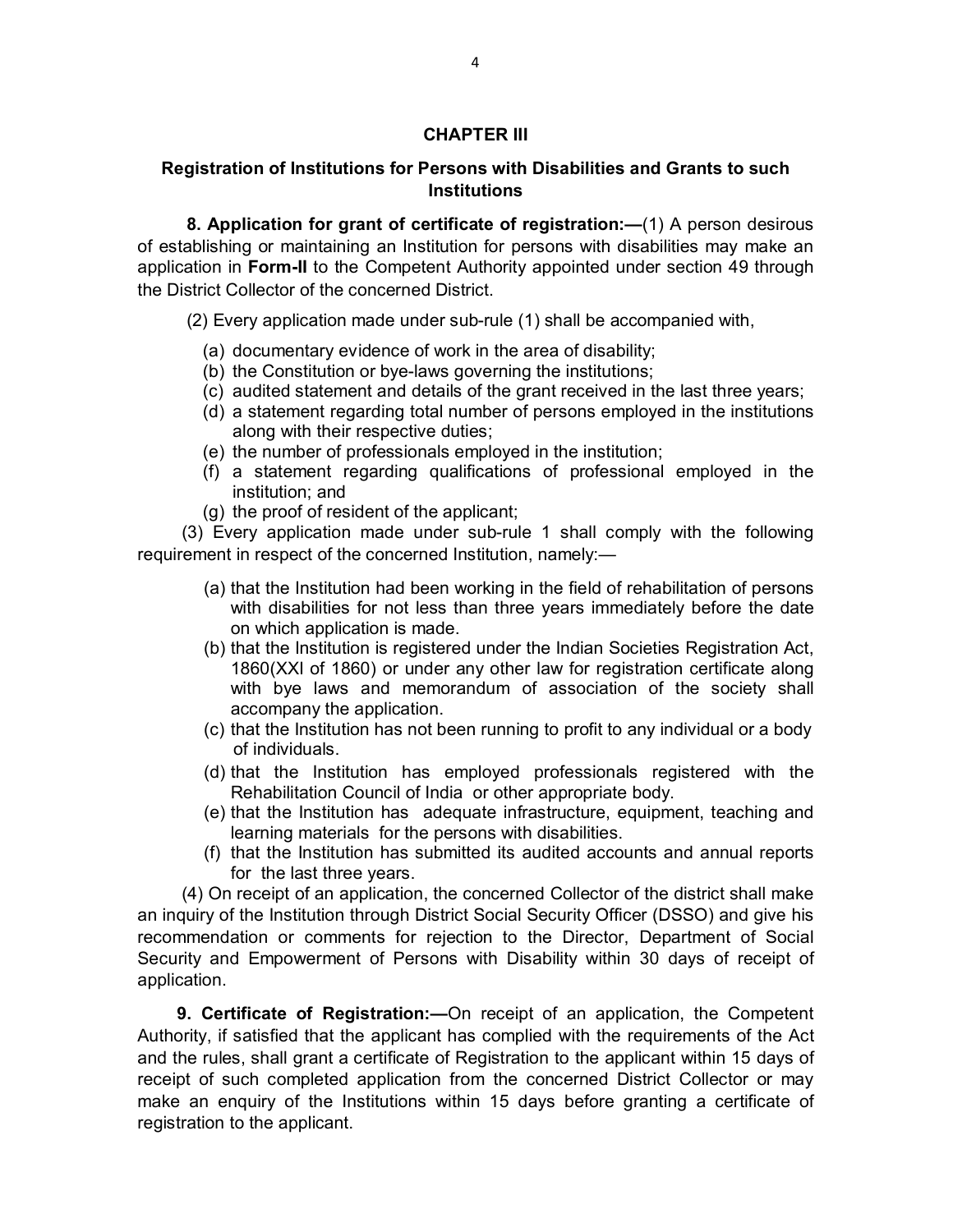The certificate of Registration issued shall be displayed by the Institution in a conspicuous place.

 **10. Refusal of certification:—**The Competent Authority if not satisfied, shall by order, refuse to grant such certificate applied for after giving the applicant a reasonable opportunity of being heard. Such order will contain specific reasons for refusal to grant such Certificate and shall be communicated to the applicant through registered post.

 **11. Validity of Certificate:—**The certificate of registration issued under these rules, unless revoked under section 52 shall remain in force for a period of ten years with effect from the date it is granted or renewed.

Provided that:

(1) An application for the renewal of certificate of registration shall, be made in **Form-III**, before sixty days of expiry of the period of validity of such certificate. Provided further that the Competent Authority may consider application for renewal of the certificate of registration after 60 days but not later than 120 days, if he is satisfied that sufficient reasons has been provided for such delay.

(2) If the application for renewal of certificate of registration is made before its expiry, the certificate of registration shall continue to be in force until orders are passed on the application and the certificate of registration shall be deemed to have expired if application for its renewal is not made within sixty days.

(3) The Competent Authority if satisfied that the requirements for grant of renewal of certificate of registration under the Act and these rules have been complied with shall allow renewal of registration within a period of ninety days thereafter.

 **12. De-recognition of the Institution:—**The competent authority, if necessary, may order for an enquiry about the activities of the organization to assess the functioning of the institution concerned. If the activities of the Institution are found to be unsatisfactory, the Competent Authority may consider the case for de-recognition of the organisation and cancellation of the Certificate after observing the procedure prescribed in these rules.

 **13. Revocation of the Certificate:—**The Certificate of Registration can be revoked on the following grounds, if :

- (i) the Organisation had furnished misleading and incorrect information or statement while applying for the same;
- (ii) the organization has violated any provision of these rules;
- (iii) the activities of the Organisation are not satisfactory;
- (iv) the organization submits an application for revocation.

 Such revocation shall be made after making such enquiry as deemed fit by the Competent Authority. No such order shall be made until an opportunity is given to the Institution/Person to show cause as to why the Certificate shall not be revoked.

 **14. Appeal against the order of Competent Authority:—** (1) Any person aggrieved by the order of the Competent Authority referred to in subsection (1) of Section 51, refusing to grant a certificate of registration or revoking a certificate of registration may, within three months from the date of the order, prefer an appeal against that order in **Form-IV** to the appellate authority referred to in sub-section (1) of Section 53.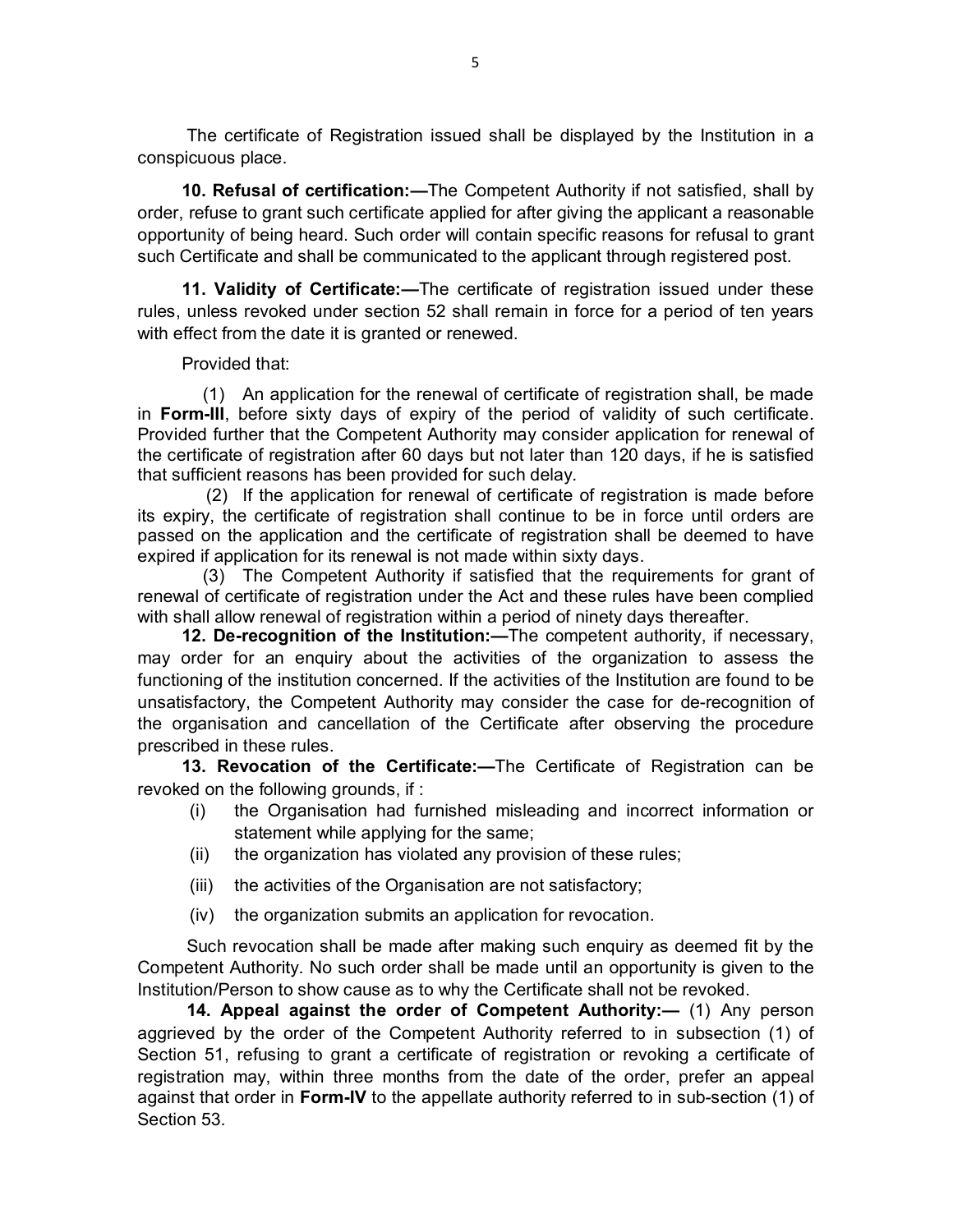(2) The appellate authority may, after such enquiry into the matter as it considers necessary and after giving the appellant an opportunity of hearings, make such order as it thinks fit within three months from the date of appeal.

## **CHAPTER IV**

## **Certification of Specified Disabilities**

 **15. Appeal Regarding Certificate of Disability:—**(1) Any person aggrieved with the decision of the authority issuing the certificate of disability may within ninety days from the date of the decision, prefer an appeal in **Form-V** to the appellate authority designated under sub-section 1 of Section 59 in the following manner, namely: —

- (a) the appeal shall contain brief background and the grounds for making the appeal,
- (b) the appeal shall be accompanied by a copy of the certificate of disability or letter of rejection issued by the certifying authority:

Provided that where a person with disability is a minor or suffering from any disability which renders him unfit to make such an appeal himself, the appeal on his behalf may be made by his legal or limited guardian as the case may be.

 (2) On receipt of such appeal, the appellate authority shall provide the appellant an opportunity to present his case before Medical Assessment Board and on the basis of report of the said Board, pass such reasoned and detailed order as it may deem appropriate.

 (3) Every appeal preferred under sub-rule (1) shall be decided as expeditiously as possible as and not later than a period of sixty days from the date of receipt of the appeal.

 (4) The Medical Assessment Board referred to in sub-rule (2) shall consist of at least three members taking senior specialists from the medical colleges, rehabilitation or other institutions as the case may be to assist the appellate authority.

## **CHAPTER V**

## **State Advisory Board on Disability and District Committee**

 **16. Nomination of District members to the State Board:—** Five members to be nominated by the State Government by rotation to represent the district under subclause (ii) of clause (e) of sub-section (2) of Section 6b shall be in the alphabetical manner in which the name of the District shall appear.

 **17. Allowances for the members of the State Advisory Board:—** (1) The nonofficial Members of the State Advisory Board on disability shall be paid an allowance of Rs.2000/- per day for each day of the actual meetings of the said Board.

 (2) The non-official Members of the State Advisory Board on disability residing outside the State Capital Region shall be paid daily and travelling allowances for each day of the actual meetings of the said Board at the rates admissible to a Group A or equivalent Officer of the State Government: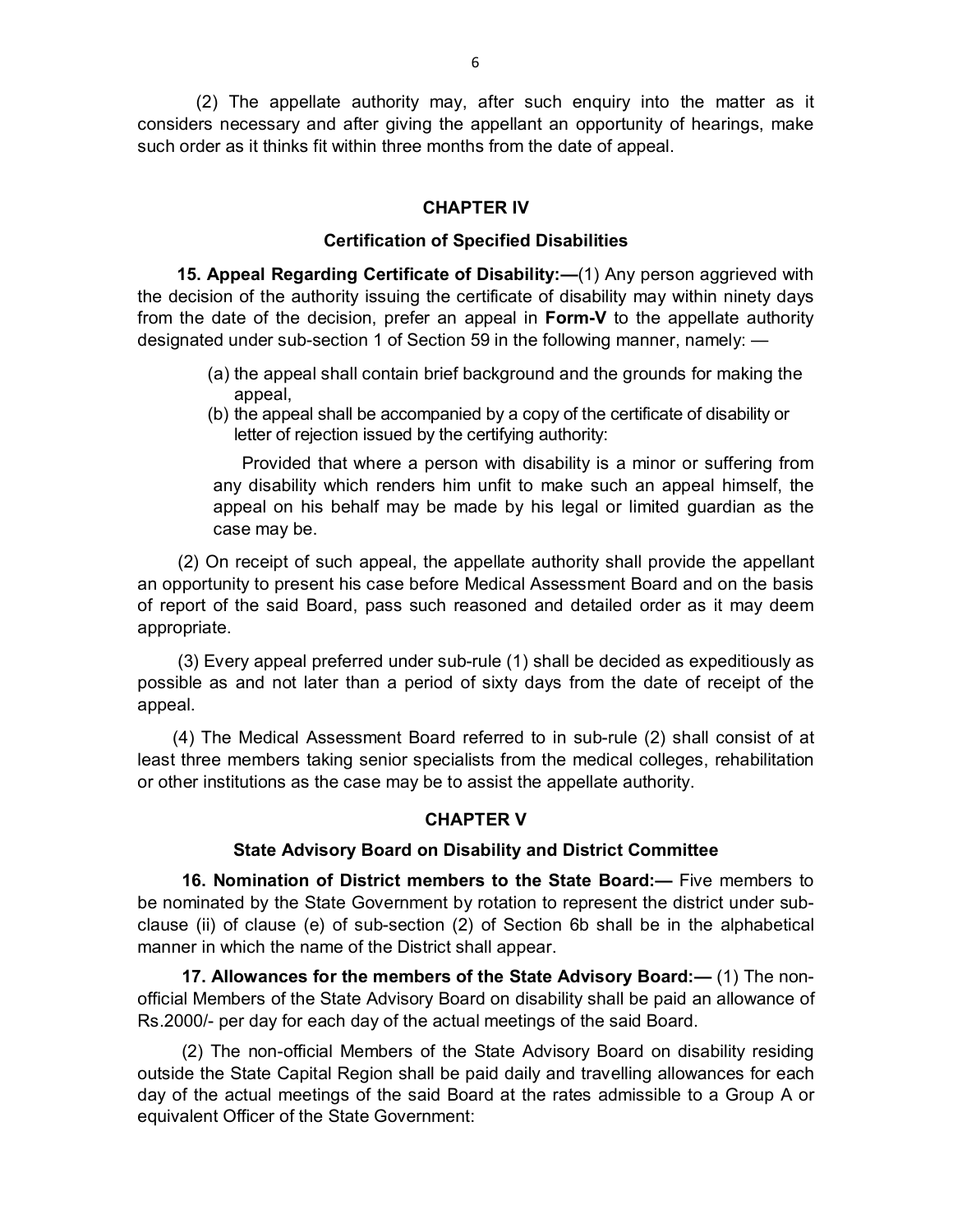**18. Notice of the Meeting:—** (1)The meetings of the State Advisory Board on disability constituted under sub-section (1) of Section 66 of the Act (hereinafter in this Chapter referred to as 'the Board') shall ordinarily be held in the Capital of the State on such dates as may be fixed by its Chairperson:

Provided that it shall meet at least once in every six months.

 (2) The Chairperson of the Board shall, upon the written request of not less than ten members of the Board, call a special meeting of the Board.

 (3) Fifteen clear days' notice of an ordinary-meeting and five clear days' notice of a special meeting specifying the time and the place at which such meeting to be held and the business to be transacted thereof shall be given by Member-Secretary of the Board to the members of the Board.

 (4) Notice of a meeting may be given to the members of the Board by delivering the same to them by messenger or sending it by registered post to their respective last known places of residence or business or by email or in such other manner as the Chairperson of the Board may, in the circumstances of the case, thinks fit.

 (5) No member of the Board shall be entitled to bring forward for the consideration of the meeting any matter of which he has not given ten clear days' notice to the Member-Secretary of the Board, unless the Chairperson of the Board, in his discretion, permit him to do so.

 (6) The Board may adjourn its meeting from day to day or to any particular day as under:—

- (a) Where a meeting of the Board is adjourned from day to day, notice of such adjourned meeting shall be given, to the members of the Board available at the place where the meeting which was adjourned was to be held and it shall not be necessary to give notice of the adjourned meeting to the rest of the members;
- (b) Where a meeting of the Board is adjourned not from day to day but from the day on which the meeting is to be held to another date, notice of such meeting shall be given to all the members of the Board in the manner as specified in sub-rule(4).

 **19. Presiding officer:—** The Chairperson of the Board shall preside at every meeting of the Board and in his absence, the Vice-Chairperson thereof shall preside, but when both the Chairperson and the Vice-Chairperson of the Board are absent from any meeting, the members of the Board present shall elect one of the members to preside at that meeting.

 **20. Quorum:—** (1) One-third of the total members of the Board shall form the quorum for any meeting.

 (2) If at any time fixed for any meeting or during the course of any meeting less than one-third of the total members of the Board are present, the Chairperson thereof may adjourn the meeting to such hours on the following or on some other future date as he may fix.

(3) Quorum shall be necessary for the adjourned meeting of the Board.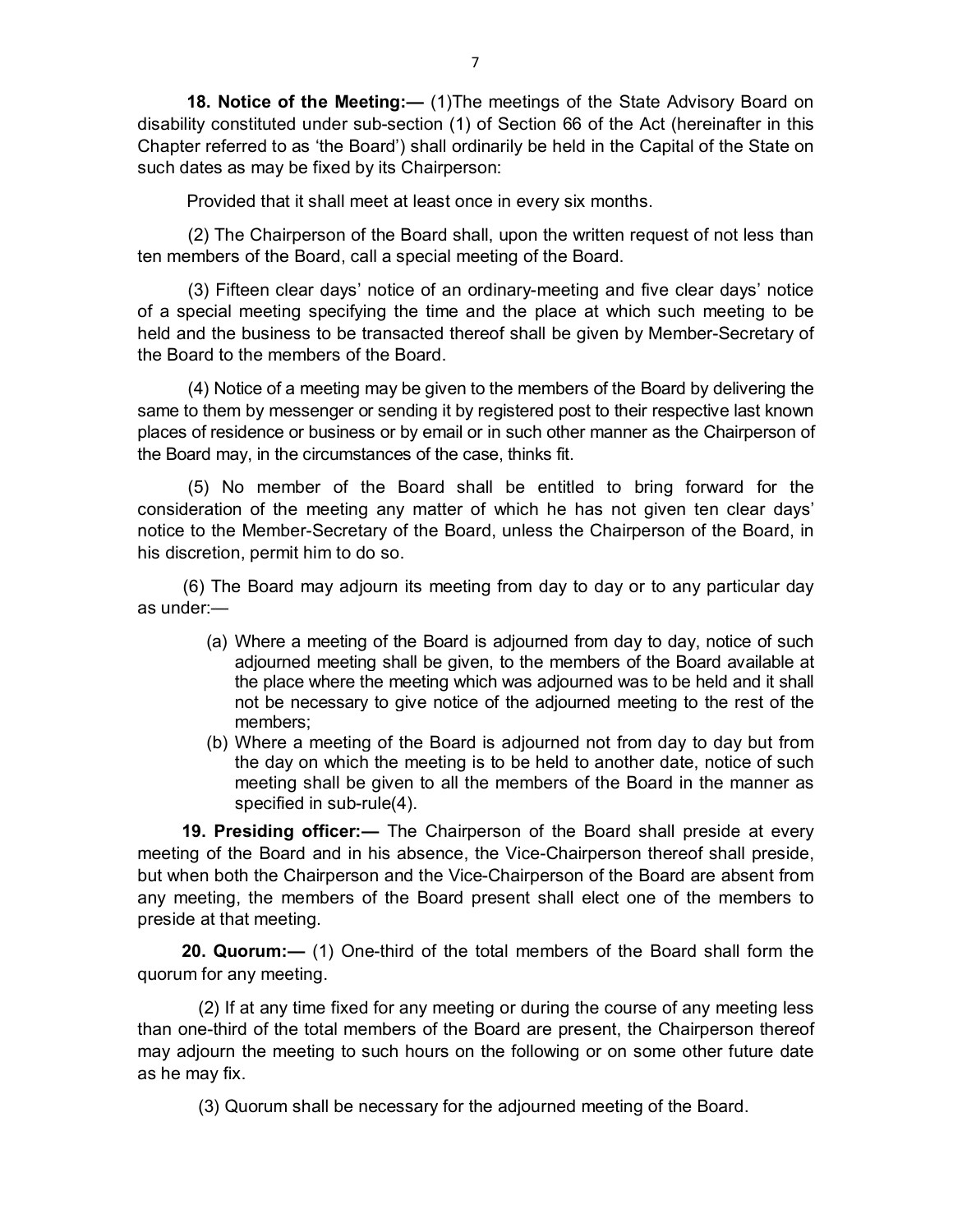(4) No matter which had not been on the agenda of the ordinary or the special meeting of the Board, as the case may be, shall be discussed at its adjourned meeting.

 (5) Where a meeting of the Board is adjourned under sub-rule(2) for want of quorum to the following day, notice of such adjourned meeting shall be given to the members of the Board available at the place where the meeting which was adjourned was to be held and it shall not be necessary to give notice of the adjourned meeting to other members; and

 (6) Where a meeting of the Board is adjourned under sub-rule(2) for want of quorum not to the following day but on a date with sufficient gap, notice of such adjourned meeting shall be given to all the members of the Board in the manner as specified in sub-rule (4) of rule 19.

 **21. Minutes:—** (1) Record shall be kept of the names of all the members of the Board who attended the meeting of the Board and of the proceedings at the meetings in a book to be maintained for that purpose by the Member-Secretary of the Board.

 (2) The minutes of the previous meeting of the Board shall be read at the beginning of every succeeding meeting, and shall be confirmed and signed by the presiding officer at such meeting.

 (3) The proceedings shall be *open* to inspection by any member of the Board at the office of the Member-Secretary of the Board during office hours.

 **22. Business to be transacted at meeting:—** Except with the permission of the presiding officer, no business which is not entered in the agenda or of which notice has not been given by a member under sub-rule (5) of rule 19 shall be transacted at any meeting of the Board.

 **23. Agenda for the meeting of the State Advisory Board:—**At any meeting of the Board business shall be transacted in the order in which it is entered in the agenda, unless otherwise resolved in the meeting with the permission of the presiding officer:

 Provided that either at the beginning of the meeting of the Board or after the conclusion of the debate on a motion during the meeting, the presiding officer or a member of the Board may suggest a change in the order of business as entered in the agenda and if the Chairperson of the Board agrees, such a change shall take place.

 **24. Decision by majority:—**All questions considered at a meeting of the Board shall be decided by a majority of votes of the members of the Board present and voting and in the event of equality of votes, the Chairperson of the Board, or in the absence of the Chairperson, the Vice-Chairperson of the Board or in the absence of both the Member presiding at the meeting, as the case may be, shall have a second or casting vote.

 **25. No proceeding to be invalid due to vacancy or any defect:—**No proceeding of the Board shall be invalid by reasons of existence of any vacancy in or any defect in the constitution of the Board.

 **26. District-level Committee:—**The District-Level Committee on disability referred to in Section 72 shall consist of the following members, namely:—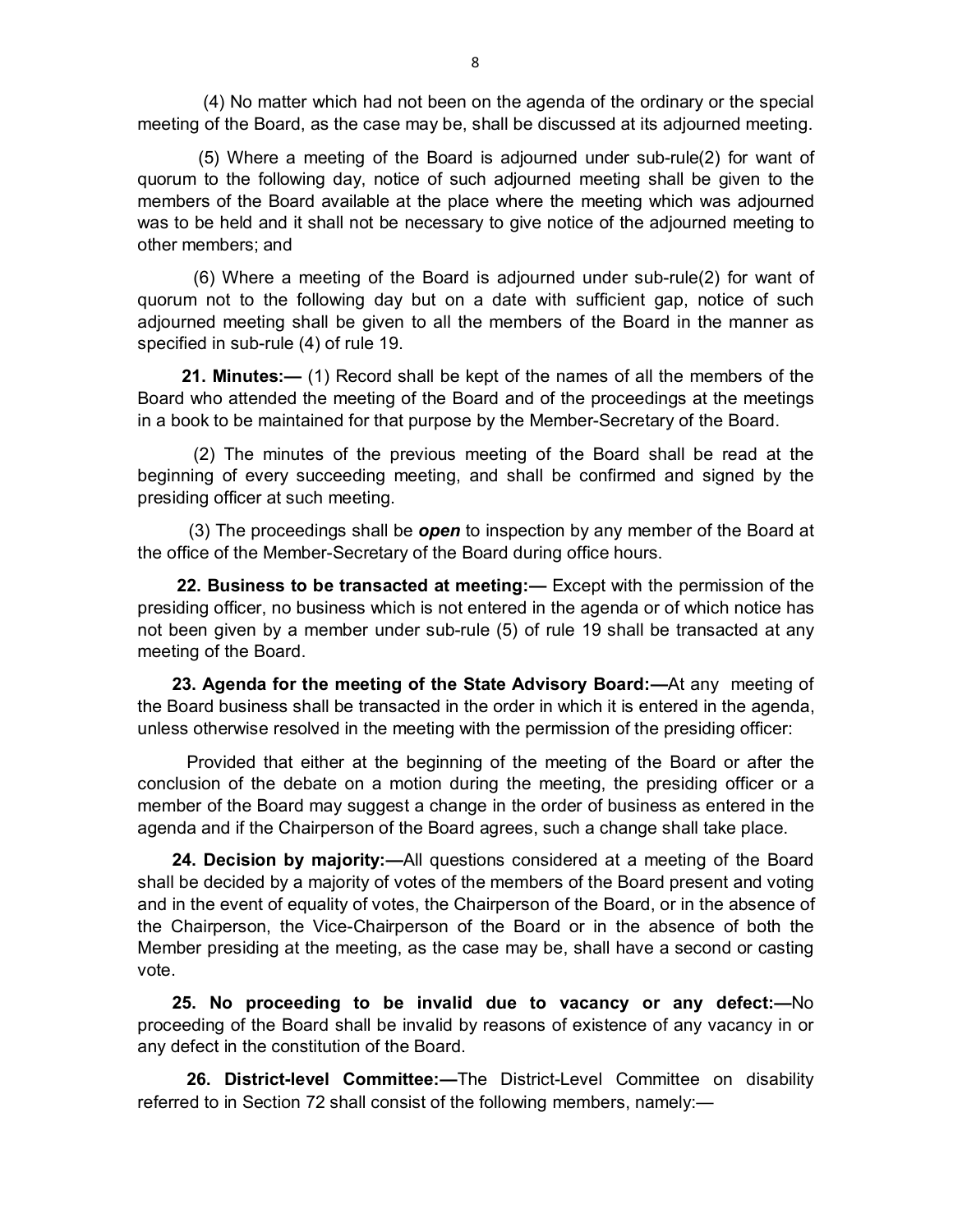- (i) The Collector & District Magistrate of the District concerned shall be the *ex officio* Chairperson;
- (ii) Superintendent of Police of the District……. Member;
- (iii) Chief District Medical Officer of the District...........Member;
- (iv) District Officers of any concerned departments as notified by the Government to be members;
- (v)One senior specialist preferably a Psychiatrist of the District Hospital............Member;
- (vi) Government Pleader of the District ................Member;
- (vii) Three members from Banking and Insurance sector including the Lead Bank Manager to be nominated by the Government……………Member;
- (viii) Two members from Chamber of Commerce or Association of Enterprises to be nominated by the Government……………Member;
- (ix)One Representative of a Registered Organization as nominated by the Government......Member;
- (x) a Person with disability as defined in clause(s) of Section 2 being nominated by the Collector ..................Member;
- (xi) One senior rehabilitation professional preferably from District Disability Rehabilitation Centre (DDRC) …………. Member; and
- (xii) Any other member as invited by the Chairperson .........Member;
- (xiii) District Social Security Officer.............Member-Secretary;

 **27. Functions of the Committee:—**The District-Level Committee on disability shall perform the following functions, namely: -

- (a) advise the District authorities on matters relating to rehabilitation and empowerment of persons with disabilities.
- (b) monitor the implementation of the provisions of the Act and the rules made thereunder.
- (c) assist the District authorities in implementation of schemes and programmes of the Government for empowerment of persons with disabilities.
- (d) To look into the complaints relating to non-implementation of the provisions of the Act by the District authorities and recommend suitable remedial measures to the concerned authority to redress such complaints.
- (e) To look into the appeal made by the employees of Government establishment aggrieved with the action taken by the District level establishments under sub-section (4) of Section 23 of the Act and recommend appropriate measures.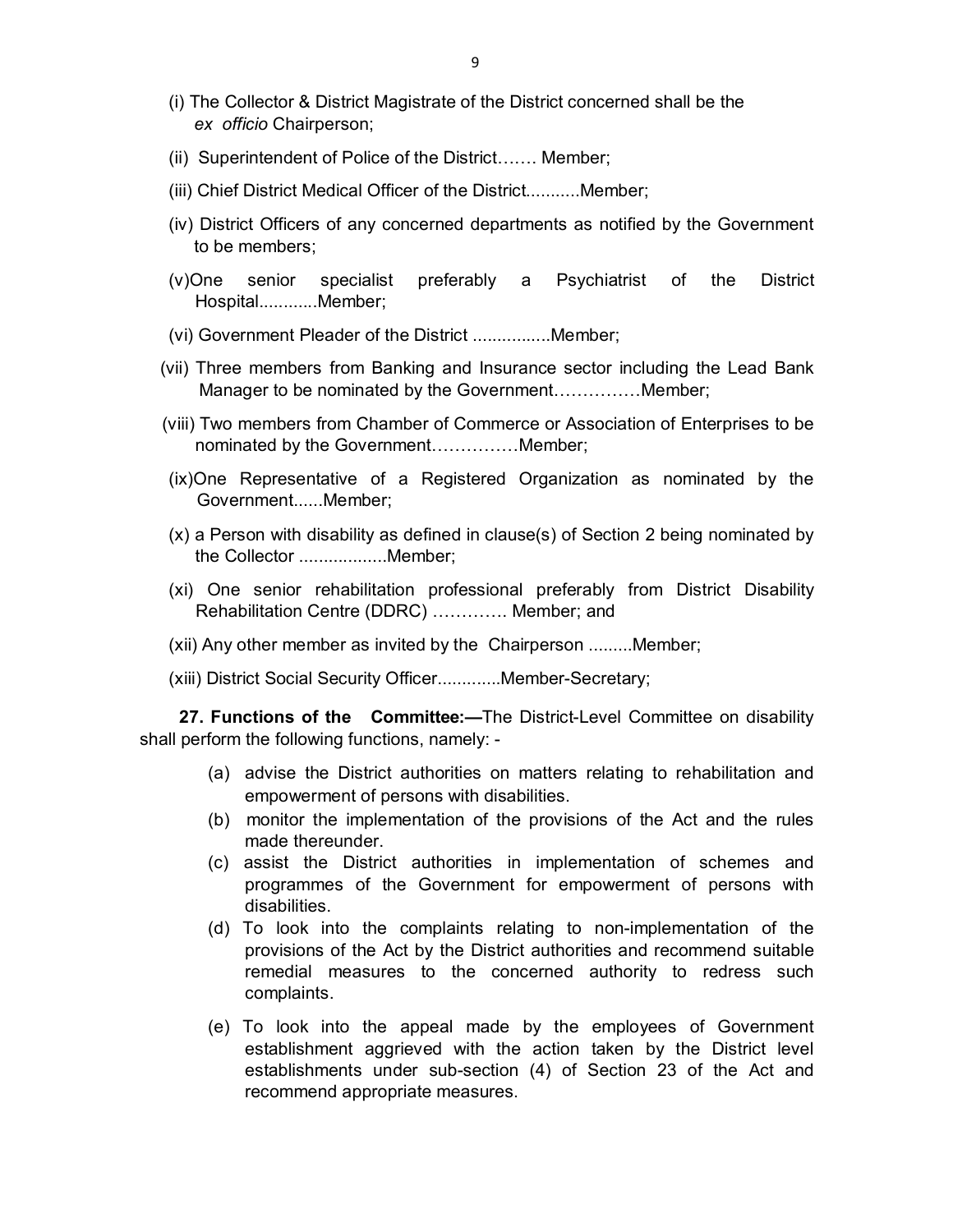- (f) monitor performance of all limited guardians and facilitate best interest of the persons with disabilities placed under limited guardians;
- (g) any other functions as may be assigned by the State Government.

 **28.**The other terms and conditions of service of the State Commissioner shall be such as specified below, namely:—

- **(a) Leave:** The State Commissioner shall be entitled to such leave as is admissible to Group 'A' officers under the relevant provisions of the State Civil Service Rules applicable to them.
- **(b) Leave Travel Concession:** The State Commissioner shall be entitled to such Leave Travel Concession as is admissible to Group 'A' officers under relevant provisions of the State Civil Service Rules applicable to them.
- **(c) Medical Benefits:** The State Commissioner shall be entitled to such medical benefits as is admissible to Group 'A' officers under the relevant provisions of the State Civil Service Rules applicable to them.

 **29. Resignation and removal:—** (1) The State Commissioner may, by notice in writing, under his hand, addressed to the State Government, resign from his post.

 (2)The State Government shall remove the State Commissioner from his office, if he –

- (a) becomes an undercharged insolvent; or
- (b) engages himself during his term of office in any paid employment or activity outside the duties of his office; or
- (c) is convicted and sentenced to imprisonment for an offence which in the opinion of the State Government involves moral turpitude; or
- (d) is in the opinion of the State Government, unfit to continue in office by reason of infirmity of mind or body or serious default in the performance of his functions as laid down in the Act; or
- (e) without obtaining leave of absence from the State Government, remains absent from duty for a consecutive period of fifteen days or more; or
- (f) has, in the opinion of the State Government, so abused the position of the State Commissioner as to render his continuance in the office detrimental to the interest of persons with disability:

 Provided that no State Commissioner shall be removed from office under this rule except after following the procedure, *mutatis mutandis*, applicable for removal of a Group 'A' officer of the State Government.

 (3) The State Government may suspend a State Commissioner, in respect of whom proceedings for removal have been commenced in accordance with sub-rule (2), pending conclusion of such proceedings.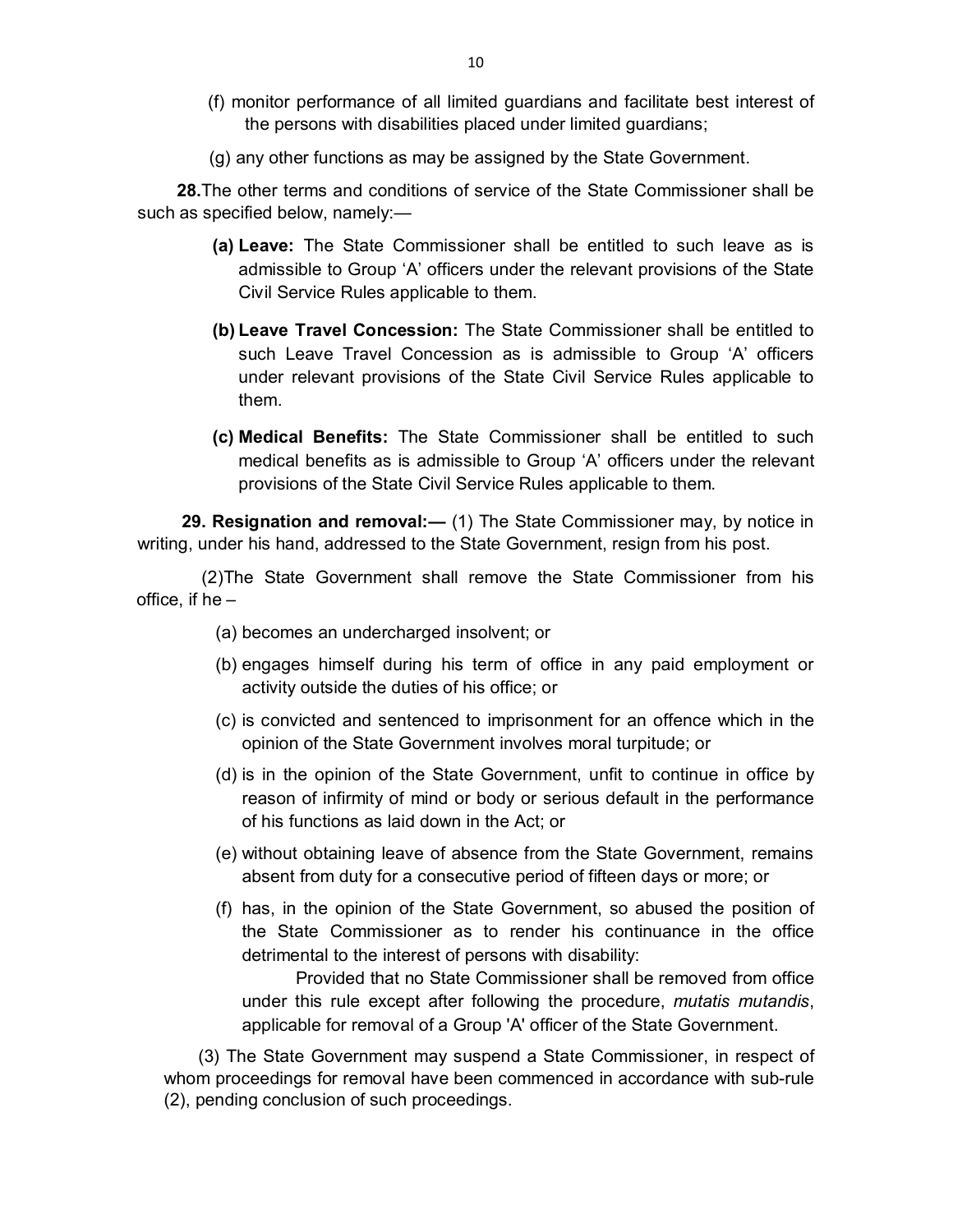**30. Advisory Committee to the State Commissioner:—** (1) The State Government shall, on the recommendation of the State Commissioner for persons with disabilities, appoint an Advisory Committee comprising the following members, namely:—

- (a) three experts to represent each of the five groups of specified disabilities mentioned in the Schedule to the Act by rotation of whom one shall be woman and one shall be person with disability;
- (b) One expert or senior officer of the Government to be nominated by the State Government.
- (c) One legal expert preferably a person who has been dealing with legal matters related to disability.

(2)The tenure of the members of the Advisory Committee shall be for a period of three years.

(3)The State Commissioner may invite subject or domain expert as per the need who shall assist him in meeting or hearing and in preparation of the report.

(4)State Commissioner shall be *Ex Officio* Chair-Person of the Advisory Committee;

(5)The Committee shall continue to work for a period of three years from the date of its constitution, or till such time it is reconstituted by the State Government;

(6)The Committee shall meet at such frequency as would be required by State Commissioner;

(7)The Committee shall deliberate on the issues brought before it by the State Commissioner and give its opinion;

(8)Private Secretary to the State Commissioner or any other Officer working in that capacity under the State Commissioner shall keep record of the proceedings of the Committee;

(9)The Committee and its members shall perform any other function assigned by the State Commissioner.

(10)The members of Advisory Committee shall be paid sitting allowance as may be approved by the Government from time to time.

 **31. Procedure to be followed by State Commissioner:—** (1) A complainant may present a complaint containing the following particulars in person or by his agent to the State Commissioner or send it by registered post or by email addressed to the State Commissioner, namely:—

- (a) the name, description and the address of the complainant;
- (b) the name, description and the address of the opposite party or parties, as the case may be, so far as they may be ascertained;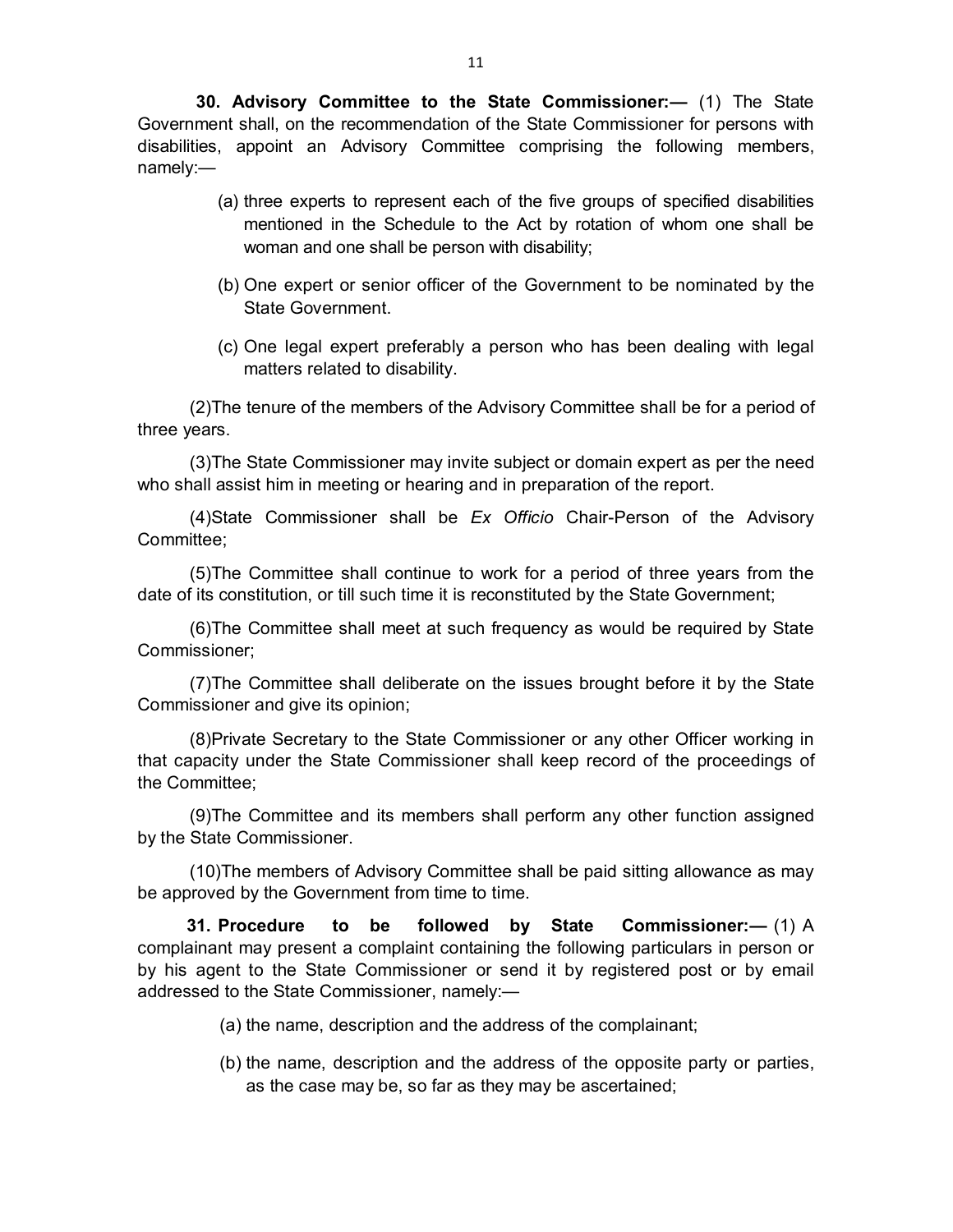(c) the facts relating to complaint and when and where it arose;

(d) documents in support of the allegations contained in the complaint;

(e) the relief which the complainant claims.

(2) The State Commissioner on receipt of a complaint shall refer a copy of the complaint to the opposite party or parties mentioned in the complaint directing him to give his version of the case within a period of thirty days or such extended period not exceeding fifteen days as may be granted by the State Commissioner.

(3) On the date of hearing or any other date to which hearing could be adjourned, the parties or their agents shall appear before the State Commissioner. Wherever necessary State Commissioner may take the assistance of a Sign Language Interpreter during hearing.

(4) Where the complainant or his agent fails to appear before the State Commissioner on such days, the State Commissioner may either dismiss the complaint on default or decide on merits.

(5) Where the opposite party or his agent fails to appear on the date of hearing, the State Commissioner may take such necessary action under section 82 of the Act as he deems fit for summoning and enforcing the attendance of the opposite party.

(6) The State Commissioner may dispose of the complaint *ex parte*, if necessary.

(7) The State Commissioner may on such terms as he deems fit and at any stage of the proceedings, adjourn the hearing of the complaint.

(8) The State Commissioner shall decide the complaint as far as possible within a period of three months from the date of receipt of notice by the opposite party.

 **32.Submission of annual reports**(1)The State Commissioner shall as soon as may be possible after the end of the financial year, but not later than the 30th day of September in the next year ensuing, prepare and submit to the State Government an annual report giving a complete account of his activities during the said financial year.

(2) In particular, the annual report referred to in sub-rule (1) shall be in the form so that the details of separate matters be provided under separate heads *inter alia* containing therein information in respect of each of the following matters, namely:—

- (a) names of officers and employees in the office of the State Commissioner and a chart showing the organizational set up;
- (b) the functions which the State Commissioner has been empowered under the Act and the highlights of the performance in this regard;
- (c) the main recommendations made by the State Commissioner;
- (d) progress made in the implementation of the Act in the State; and
- (e) any other matter deemed appropriate for inclusion by the State Commissioner or specified by the State Government from time to time to be included in the report.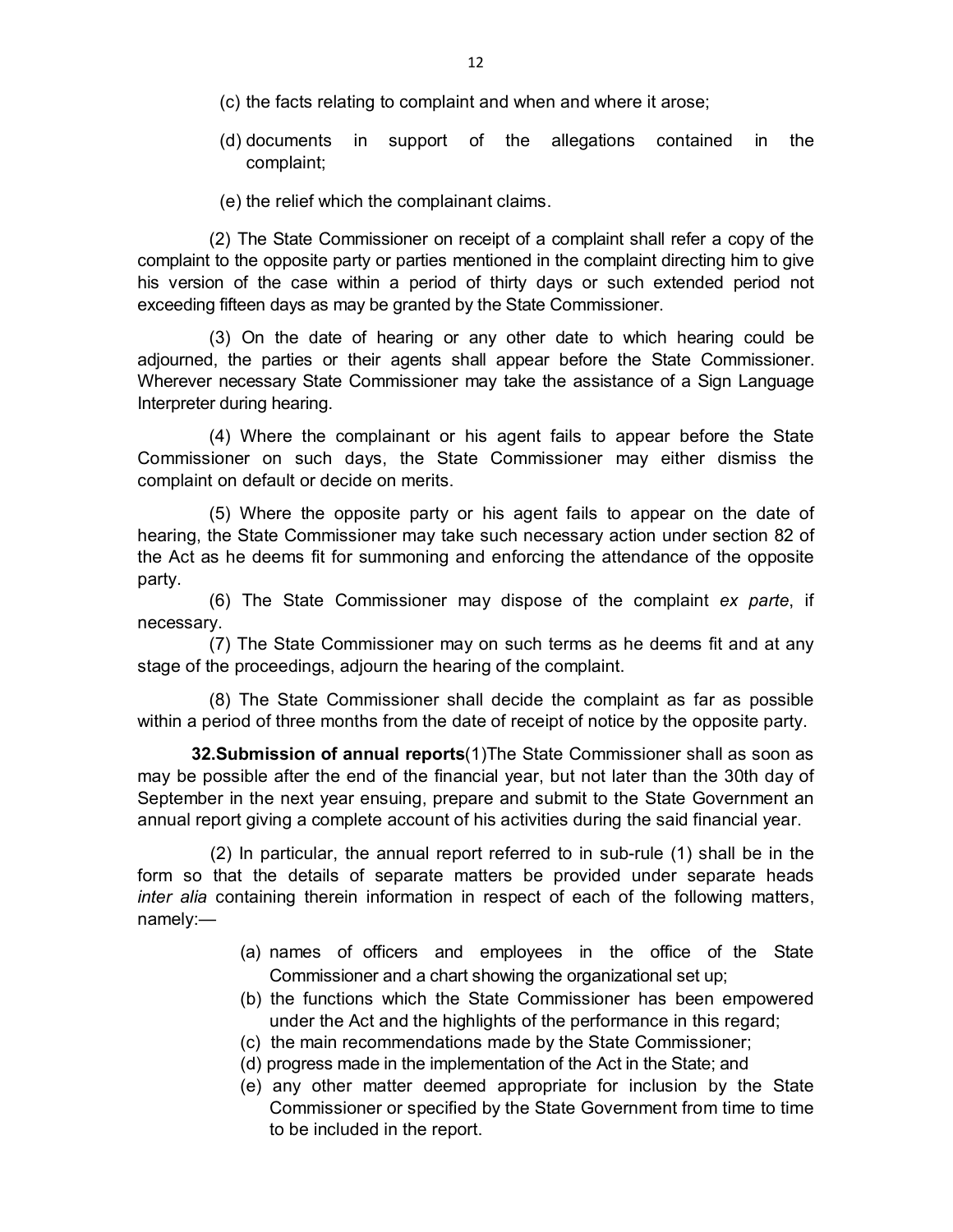# **Chapter VIII**

# **Special Court**

 **33.Appointment of Public Prosecutor:—** The fee and other remunerations of the Special Public Prosecutor appointed under sub- section (1) of section 85 shall be the same as that of Public Prosecutor appointed by the State Government under the Code of Criminal Procedure, 1973 (1 of 1974) for conducting the cases before a court of session.

# **Chapter VIII**

# **State Fund for Persons with Disabilities**

 **34. State Fund for Persons with Disabilities and its management:—**There shall be credited to the State Funds for Persons with Disabilities hereinafter referred to as 'the State Fund':—

- (a) all sums received by way of grant, gifts, donations, benefactions, bequests or transfers;
- (b) all sums received from the State/Central Government including Grantsin-Aid; and
- (c) all sums from such other sources as may be decided by the State Government.

 **35.** (1) There shall be consisting of following members to manage State Fund,

namely:—

- (a) Principal Secretary or Commissioner-cum- Secretary, Social Security and Empowerment of Persons with Disabilities Department Government of Odisha shall be the Chairperson;
- (b) Financial Advisor, Social Security and Empowerment of Persons with Disabilities Department- Member
- (c) two representatives from the Department of Health & Family Welfare, Department of Education, Department of Labour and Employment, Department of Finance, Department of Rural Development in the State Government, not below the rank of a Joint Secretary, by rotation in alphabetical orders – Members
- (d) two persons representing different types of disabilities to be nominated by the State Government, by rotation - Members;
- (e) Director Social Security and Empowerment of Persons with Disabilities Department, Government of Odisha shall be the Convener and Chief Executive Officer.

 (2) The governing body shall meet as often as necessary, but at least once in every financial year.

(3)The nominated members shall hold office for not more than three years.

 (4) No member of the governing body shall be a beneficiary of the Fund during the period such Member holds office.

 (5) The nominated non-official members shall be eligible for payment of travelling allowance and daily allowance as admissible to a Group 'A' officer of the State Government for attending the meetings of the governing body.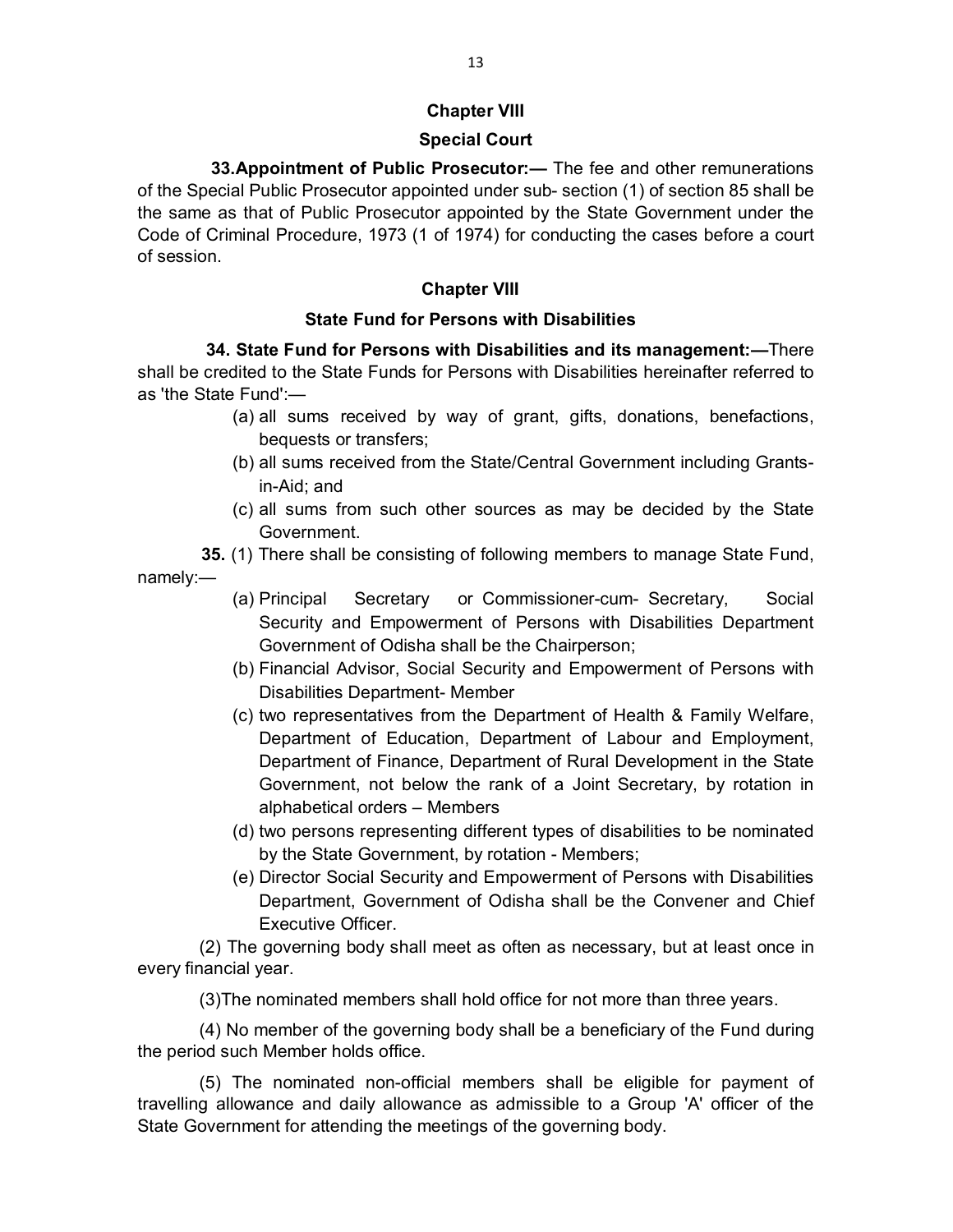(6) No person shall be nominated under clause (c) and (d) of sub-rule (1) as a member of the governing body if he —

> (a) is, or has been, convicted of an offence, which in the opinion of the State Government, involves moral turpitude; or

(b)is, or at any time has been, adjudicated as an insolvent.

 **36. Utilization of the State Fund:—**(1)The State Fund shall be utilized for the following purposes, namely:—

- (a) financial assistance in the areas which are not specifically covered under any scheme and programme of the State Government;
- (b) administrative and other expenses of the Fund, as may be required to be incurred by or under the Act; and
- (c) such other purposes as may be decided by the governing body.

(2) Every proposal of expenditure shall be placed before the governing body for its approval.

(3)The governing body may appoint secretarial staff including accountants with such terms and conditions as it may think appropriate to look after the management and utilization of the State Fund based on need based requirement.

(4)The State Fund shall be invested in such manner as may be decided by the governing body.

 **37. Budget:—**The Chief Executive Officer of the State Fund shall prepare the budget for incurring expenditure under the State Fund in each financial year showing the estimated receipt and expenditure of the Fund, in January every year and shall place the same for consideration of the governing body.

 **38. Annual Report:—**The annual report of the Department dealing with Empowerment of Persons with Disabilities in the State Government shall include a chapter on the State Fund.

By Order of the Governor

NITEN CHANDRA Principal Secretary to Government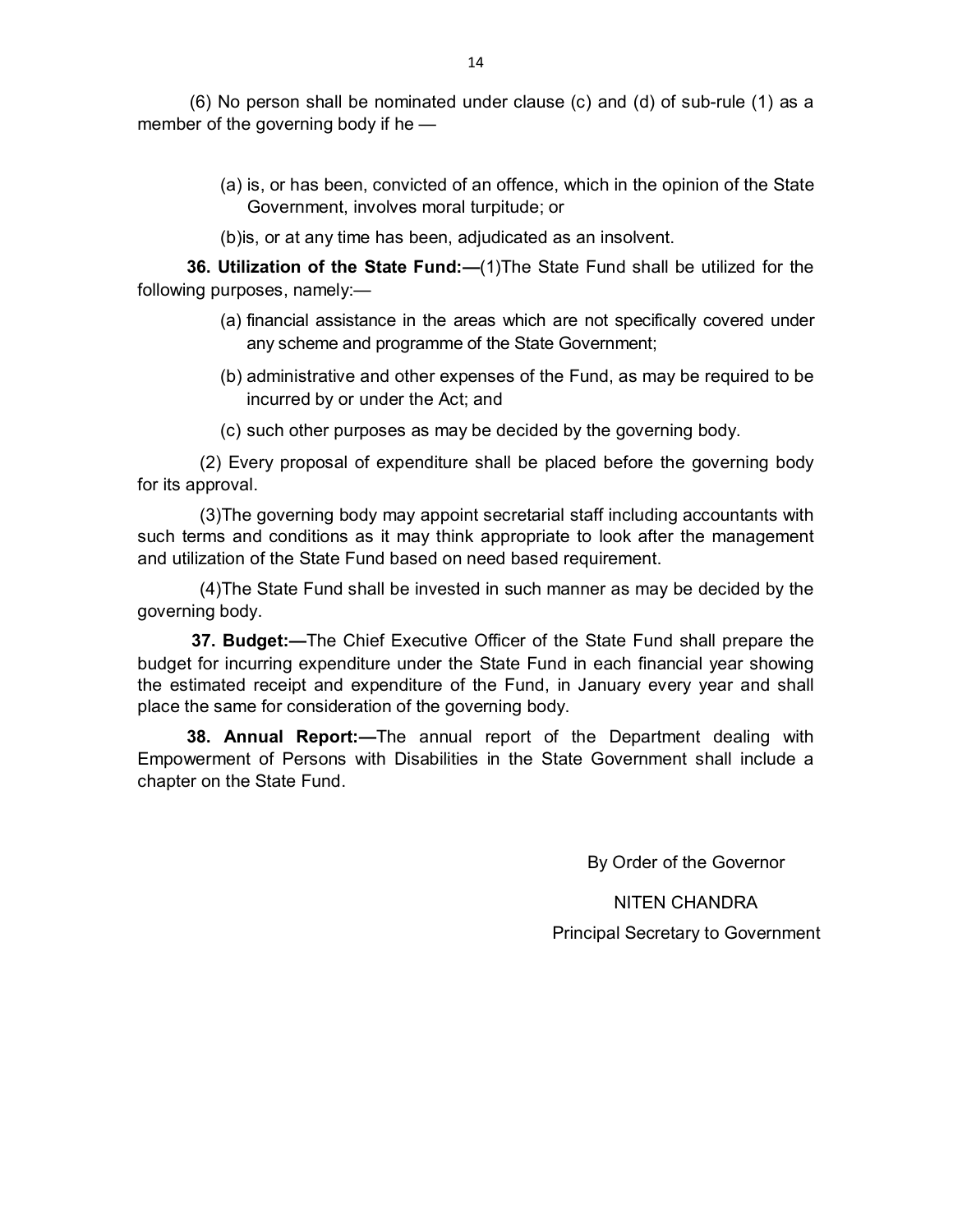## **FORM - I (***See* **Rule 6) REPORTS OF COMPLAINTS ON ABUSE, VIOLENCE & EXPLOITATION OF PERSONS WITH DISABILITIES**

| SI.<br>No.     | Number of Cases                   | Up<br>to<br>Month | Last | the<br>During<br>Reporting<br>Month | Total |
|----------------|-----------------------------------|-------------------|------|-------------------------------------|-------|
| 1              | Registered                        |                   |      |                                     |       |
| $\overline{2}$ | Investigated                      |                   |      |                                     |       |
| 3              | Counseled                         |                   |      |                                     |       |
| 4              | <b>Mutually Settled</b>           |                   |      |                                     |       |
| 5              | Filed with Police                 |                   |      |                                     |       |
| 6              | Investigated by police            |                   |      |                                     |       |
| 7              | Closed after Police Investigation |                   |      |                                     |       |
| 8              | Charge Sheeted by police          |                   |      |                                     |       |
| 9              | Pending with Police               |                   |      |                                     |       |
| 10             | Filed in Court                    |                   |      |                                     |       |
| 11             | Disposed off by Court             |                   |      |                                     |       |
| 12             | Pending in the Court              |                   |      |                                     |       |

Signature of Reporting Authority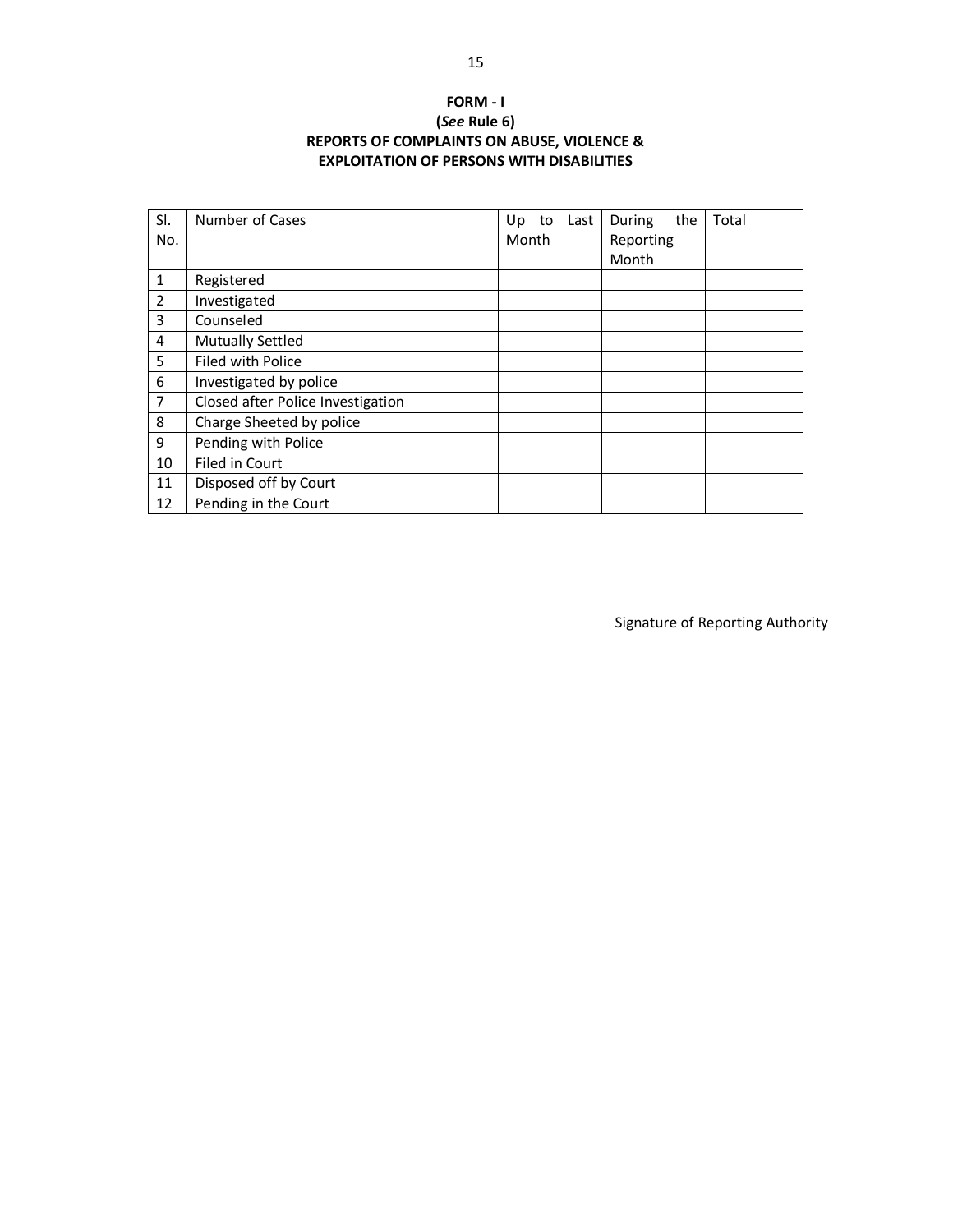## **FORM - II (***See* **Rule 8(1) APPLICATION FOR REGISTRATION OF INSTITUTION WORKING IN THE FIELD OF DISABILITIES (To be submitted in duplicate)**

| 1.  | Name of Applicant Organization                                                                                                                      |  |  |  |  |  |  |  |
|-----|-----------------------------------------------------------------------------------------------------------------------------------------------------|--|--|--|--|--|--|--|
| 2.  | Complete Postal Address with Website, e Mail ID, Contact Telephone<br>Number.                                                                       |  |  |  |  |  |  |  |
| 3.  | Registration Details (Act under which registered with number and date)<br>(enclose copies of Certificates and Byelaws)                              |  |  |  |  |  |  |  |
| a)  | An Organization registered under the Societies Registration Act, 1860<br>(Act XXI of 1860)                                                          |  |  |  |  |  |  |  |
| b)  | A public trust registered under any law for the time being in force.                                                                                |  |  |  |  |  |  |  |
| c)  | Indian Red Cross Society or its branches                                                                                                            |  |  |  |  |  |  |  |
| d)  | Company registered under Section 25 of the Companies Act, 1956;                                                                                     |  |  |  |  |  |  |  |
| e)  | Any other organization (Details of registration with the name of the Act)                                                                           |  |  |  |  |  |  |  |
|     | which may be recognized by the Ministry for the purpose of this Scheme                                                                              |  |  |  |  |  |  |  |
|     | (Details of registration with the name of the Act.)                                                                                                 |  |  |  |  |  |  |  |
| 4.  | Date of establishment of the Organization                                                                                                           |  |  |  |  |  |  |  |
| 5.  | If Registration under Income Tax Act 1961 (PAN number, 12 AA, 80G etc.)                                                                             |  |  |  |  |  |  |  |
|     | give details thereof                                                                                                                                |  |  |  |  |  |  |  |
| 6.  | If registered under Foreign Contribution Regulation Act (FCRA) 2010,                                                                                |  |  |  |  |  |  |  |
|     | registration number, date and validity period                                                                                                       |  |  |  |  |  |  |  |
| 7.  | Nature of the Organization. (Please indicate precisely whether it is                                                                                |  |  |  |  |  |  |  |
|     | educational or training institution or a workshop for the blind, the deaf                                                                           |  |  |  |  |  |  |  |
|     | and dumb, the orthopedically handicapped vocational or mentally<br>retarded persons etc.)                                                           |  |  |  |  |  |  |  |
| 8.  | Brief history of the organization and of its objects and activities.                                                                                |  |  |  |  |  |  |  |
| 9.  | Whether recognized by the State Government.                                                                                                         |  |  |  |  |  |  |  |
| 10. | Whether the organization is of an All India Character. If so, give the                                                                              |  |  |  |  |  |  |  |
|     | nature of its All India Activities                                                                                                                  |  |  |  |  |  |  |  |
| 11. | Whether located in its own/rented building                                                                                                          |  |  |  |  |  |  |  |
| 12. | Present number of Persons with Disabilities beneficiaries                                                                                           |  |  |  |  |  |  |  |
| 13. | Likely dates of commencement and completion of project.                                                                                             |  |  |  |  |  |  |  |
| 14. | Whether the project is likely to be assisted by some other official or non-                                                                         |  |  |  |  |  |  |  |
|     | official source                                                                                                                                     |  |  |  |  |  |  |  |
| 15. | Whether necessary land for the proposed building is available. If so, give                                                                          |  |  |  |  |  |  |  |
|     | details. (Please indicate the location of the plot and enclose permission                                                                           |  |  |  |  |  |  |  |
|     | certification for construction from the Competent Authority etc.)                                                                                   |  |  |  |  |  |  |  |
| 16. | Whether trained staff and other suitable facilities for undertaking<br>a)                                                                           |  |  |  |  |  |  |  |
|     | the project are available. If so, give details.                                                                                                     |  |  |  |  |  |  |  |
|     | In case new staff is to be appointed, give details of the qualification,<br>b)<br>academic, professional and experience prescribed for the purpose. |  |  |  |  |  |  |  |
|     | Number of the employees working in the Organization<br>c)                                                                                           |  |  |  |  |  |  |  |
| 17. | List of papers/statement s to be attached:                                                                                                          |  |  |  |  |  |  |  |
|     | or<br>$\mathsf{a}$<br>brief descriptive<br>Prospectus<br>note<br>giving<br>aims<br>and<br>a)                                                        |  |  |  |  |  |  |  |
|     | objects/activities of the Organization;                                                                                                             |  |  |  |  |  |  |  |
|     | Constitution of the Organization:<br>b)                                                                                                             |  |  |  |  |  |  |  |
|     | Constitution of the Board of Management with particulars of each<br>c)                                                                              |  |  |  |  |  |  |  |
|     | Member;                                                                                                                                             |  |  |  |  |  |  |  |
|     | PAN Card, Registration Certificate under Section 12 AA and 80G of<br>d)                                                                             |  |  |  |  |  |  |  |
|     | Income Tax Act 1961;                                                                                                                                |  |  |  |  |  |  |  |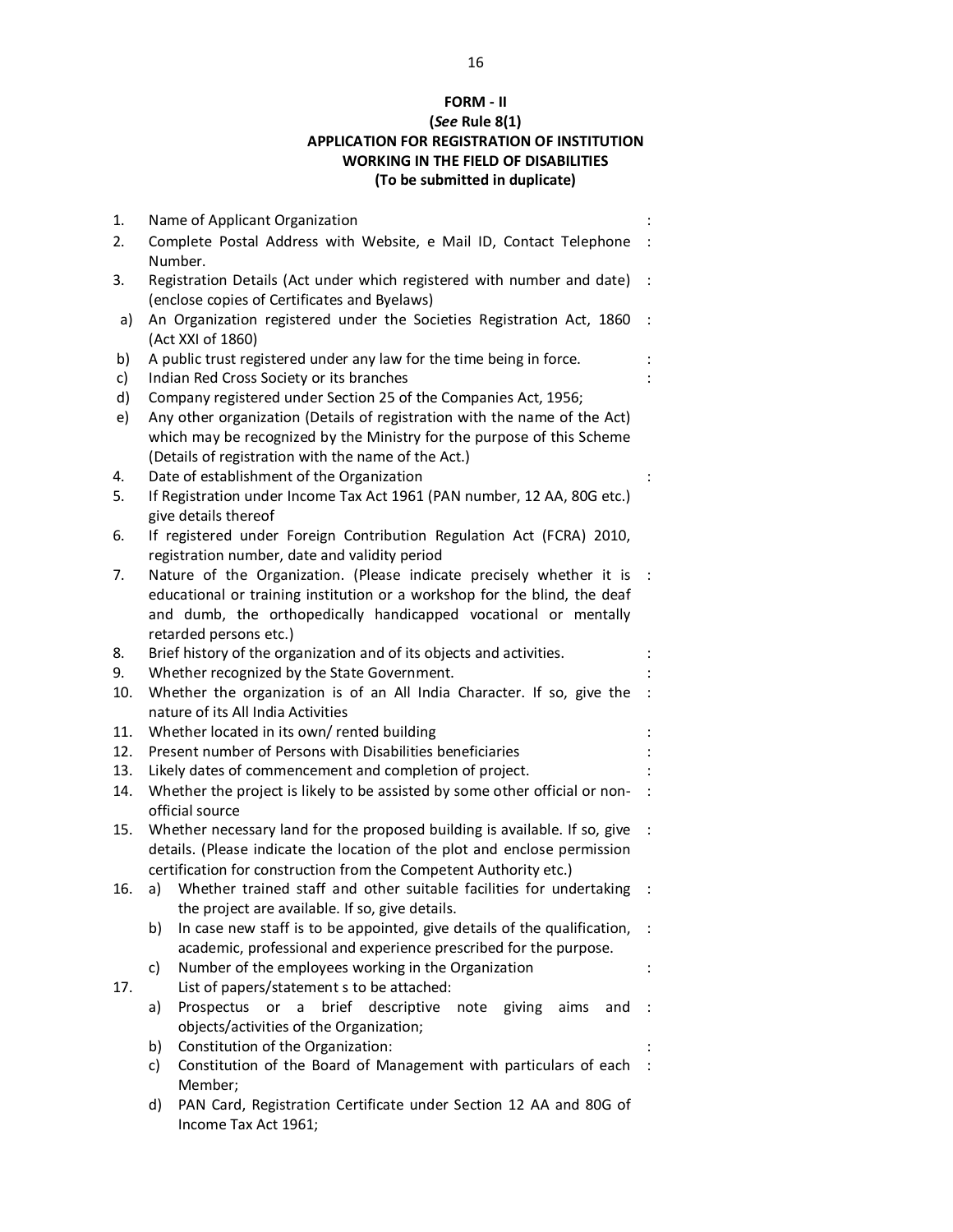- e) FCRA Registration Certificate;
- f) Latest available annual report :
- g) Income and Expenditure accounts and Receipt and Payment : accounts duly audited by a Chartered Accountant or a Government Auditor for the last two years for the Organization as a whole (Along with a copy of the certified balance sheet from the previous financial year for the Organization as a whole):
- h) A statement giving details (year, purpose, amounts, etc.) of : assistance received during the last five years from the Central/State Government, Central Social Welfare Board, Local Bodies or any other quasi-Government institution including requests made thereof to any one of those or any other Organization for the projects under considerations or for any other project
- i) A statement giving item wise and year wise details of estimated : recurring and non-recurring expenditure on the project
- j) A copy each of the plan of the proposed building (Rough sketch : giving broad indication of the building to be constructed and area to be covered) and estimated cost of construction; and
- k) A statement indicating the equipments, apparatus, furniture library : books, etc. (By number of details whichever is possible) already available; and separately a statement indicating the above items purchased year wise with financial assistance from the Ministry of Socials Justice and Empowerment; and
- l) Details budget estimated of the Organization as a whole exhibiting : the estimated receipts and expenditure during the year for which grant sought for.
- 16. List of additional papers, if any :
- 17. List of additional information, if any :

#### **DECLARATION**

I have read the provisions of the Rights of Persons with Disabilities Act, 2016 and Rules there under and undertake to abide by all the conditions of the Act/Rules. My Organization will be responsible to provide such facilities and maintain such standard as may be prescribed by the State Government from time to time. The Competent Authority declared by the State Government for the purpose may de-recognize and cancel certificate of registration of my institution in case of any deviation of provisions of the Act and Rules thereunder.

#### **SIGNATURE OF THE APPLICANT**

| Name:        |  |
|--------------|--|
| Address:     |  |
| <b>Date:</b> |  |

**(SEAL OF THE ORGANISATION)**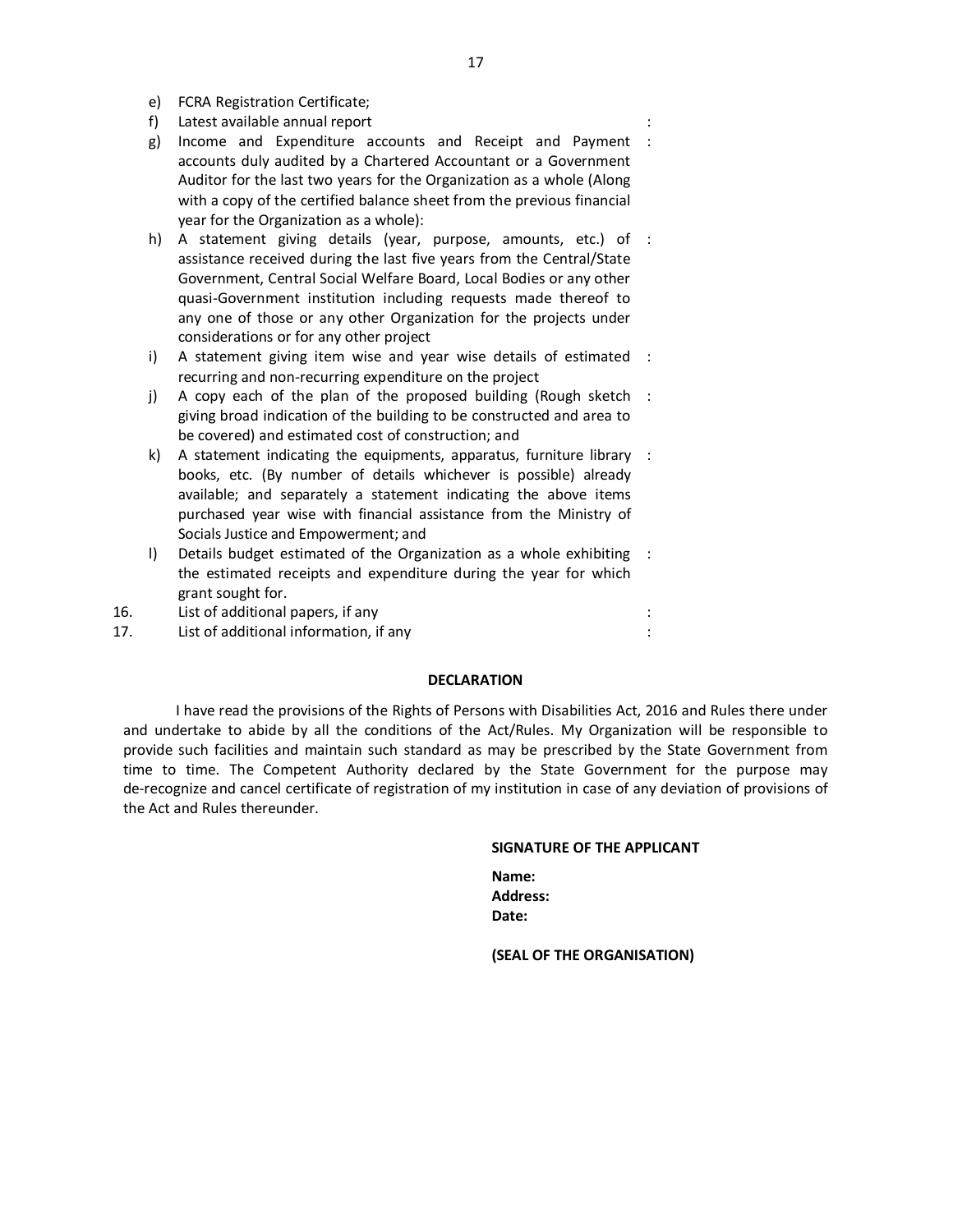## **FORM - III (***See* **Rule 11(1) APPLICATION FOR RENEWAL OF REGISTRATION OF INSTITUTION WORKING IN THE FIELD OF DISABILITIES (To be submitted in duplicate)**

| 1.  |    | Name of Applicant Organization                                          |  |
|-----|----|-------------------------------------------------------------------------|--|
| 2.  |    | Complete Postal Address with Website, e Mail ID, Contact Telephone      |  |
|     |    | Number                                                                  |  |
| 3.  |    | Name of the Act under which the organisation is registered with         |  |
|     |    | registration No. and date of registration. (Photo copy to be attached)  |  |
| 4.  |    | If registered under Foreign Contribution Regulation Act with            |  |
|     |    | registration No, and date. (Photo copy to be attached)                  |  |
| 5.  |    | If registered under Rule 45 of PWD Rules with registration No. and      |  |
|     |    | date. (Photo copy to be attached)                                       |  |
| 6.  |    | If the Institution is running in its own building/rented building or    |  |
|     |    | Govt. building.                                                         |  |
| 7.  |    | If the organisation has its own memorandum and bye-laws. (Photo         |  |
|     |    | copy to be attached)                                                    |  |
| 8.  |    | Name, Address, Occupation and other particulars of the members of       |  |
|     |    | the board of management and term of the office etc.                     |  |
| 9.  |    | Activities in brief undertaken by the organisation (separate sheet      |  |
|     |    | may be attached)                                                        |  |
| 10. |    | Grant-in-Aid received from State/Central Govt. or any other source      |  |
|     |    | (details be given in separate sheet)                                    |  |
| 11. |    | List of documents to be furnished:                                      |  |
|     | a) | Annual report for previous year                                         |  |
|     | b) | Audited statement of accounts duly certified by the C.A. for last 3     |  |
|     |    | years, (i.e. Receipt and Payment, Income and Expenditure, and           |  |
|     |    | <b>Balance Sheet)</b>                                                   |  |
|     | c) | Utilization Certificate duly certified by departmental auditor in case  |  |
|     |    | of GIA from W&.CD Department                                            |  |
|     | d) | Utilization Certificate duly certified by C.A. in case other than grant |  |
|     |    | received from W&CD Department                                           |  |
| 12. |    | Details of staff employed (Separate sheet be attached)                  |  |

#### **DECLARATION**

I have read the provisions of the Rights of Persons with Disabilities Act, 2016 and Rules there under and undertake to abide by all the conditions of the Act/Rules. My Organization will be responsible to provide such facilities and maintain such standard as may be prescribed by the State government from time to time. The Competent Authority declared by the State Government for the purpose may de-recognize and cancel certificate of registration of my institution in case of any deviation of provisions of the Act and Rules thereunder.

#### **SIGNATURE OF THE APPLICANT**

| Name:           |  |
|-----------------|--|
| <b>Address:</b> |  |
| <b>Date:</b>    |  |

**(SEAL OF THE ORGANISATION)**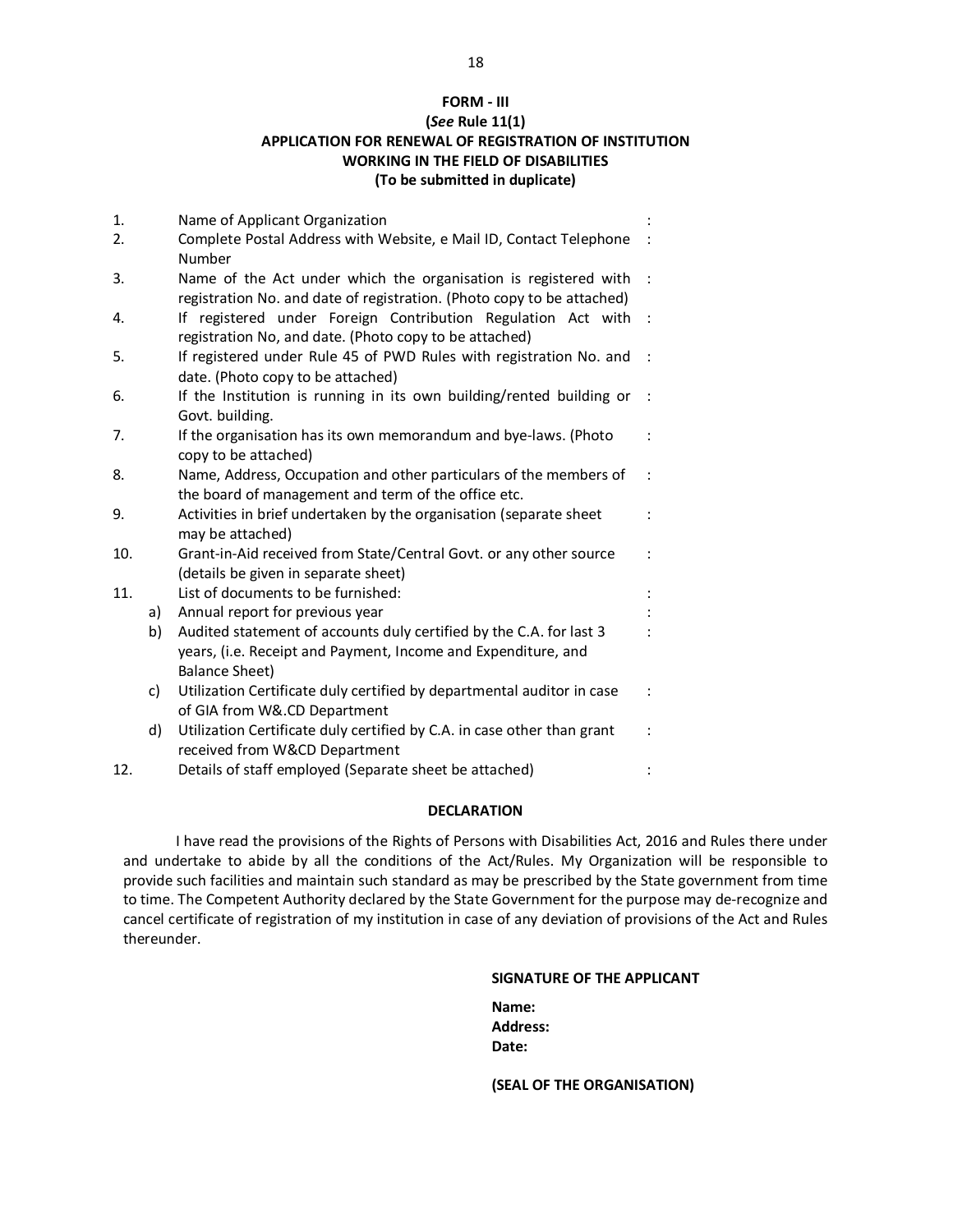### **FORM - IV (***See* **Rule 14(1) FORM OF APPEAL AGAINST ORDER OF COMPETENT AUTHORITY**

From

\_\_\_\_\_\_\_\_\_\_\_\_\_\_\_\_\_\_\_\_\_\_ (Appellant's Name & Address)

Before the Appellate Authority

| 1 | Date of Appeal                                          | $\bullet$            |  |
|---|---------------------------------------------------------|----------------------|--|
| 2 | Name of the Appellant                                   |                      |  |
| 3 | Name of the Institution                                 |                      |  |
| 4 | <b>Address</b>                                          |                      |  |
| 5 | Particulars of Order Number and Date                    |                      |  |
| 6 | Refusal/ Revocation/ Cancellation of Certificate        |                      |  |
| 7 | Reasons for which Refused/ Revoked/ Cancelled           |                      |  |
| 8 | The Grounds of Appeal (Details of any to be enclosed in | $\ddot{\phantom{a}}$ |  |
|   | separate sheet)                                         |                      |  |

#### **Verification**

|         |                                                                                                              |    | (Name of the Appellant), Son/ Daughter/ Wife of |  |                                     |  |    |     |
|---------|--------------------------------------------------------------------------------------------------------------|----|-------------------------------------------------|--|-------------------------------------|--|----|-----|
| holding | position                                                                                                     | οt |                                                 |  | (Designation)                       |  | 0t | the |
|         |                                                                                                              |    |                                                 |  | (Name & Address of the Institution) |  |    |     |
|         | hereby declare that the particulars furnished in the appeal are to the best of my knowledge and belief, true |    |                                                 |  |                                     |  |    |     |
|         | and correct and that I have not suppressed any material fact.                                                |    |                                                 |  |                                     |  |    |     |

Signature of the Appellant

Place:

Date:

To

\_\_\_\_\_\_\_\_\_\_\_\_\_\_\_\_\_\_\_\_\_\_\_\_\_\_\_\_\_\_\_\_\_ (Name and Address of Appellate Authority)